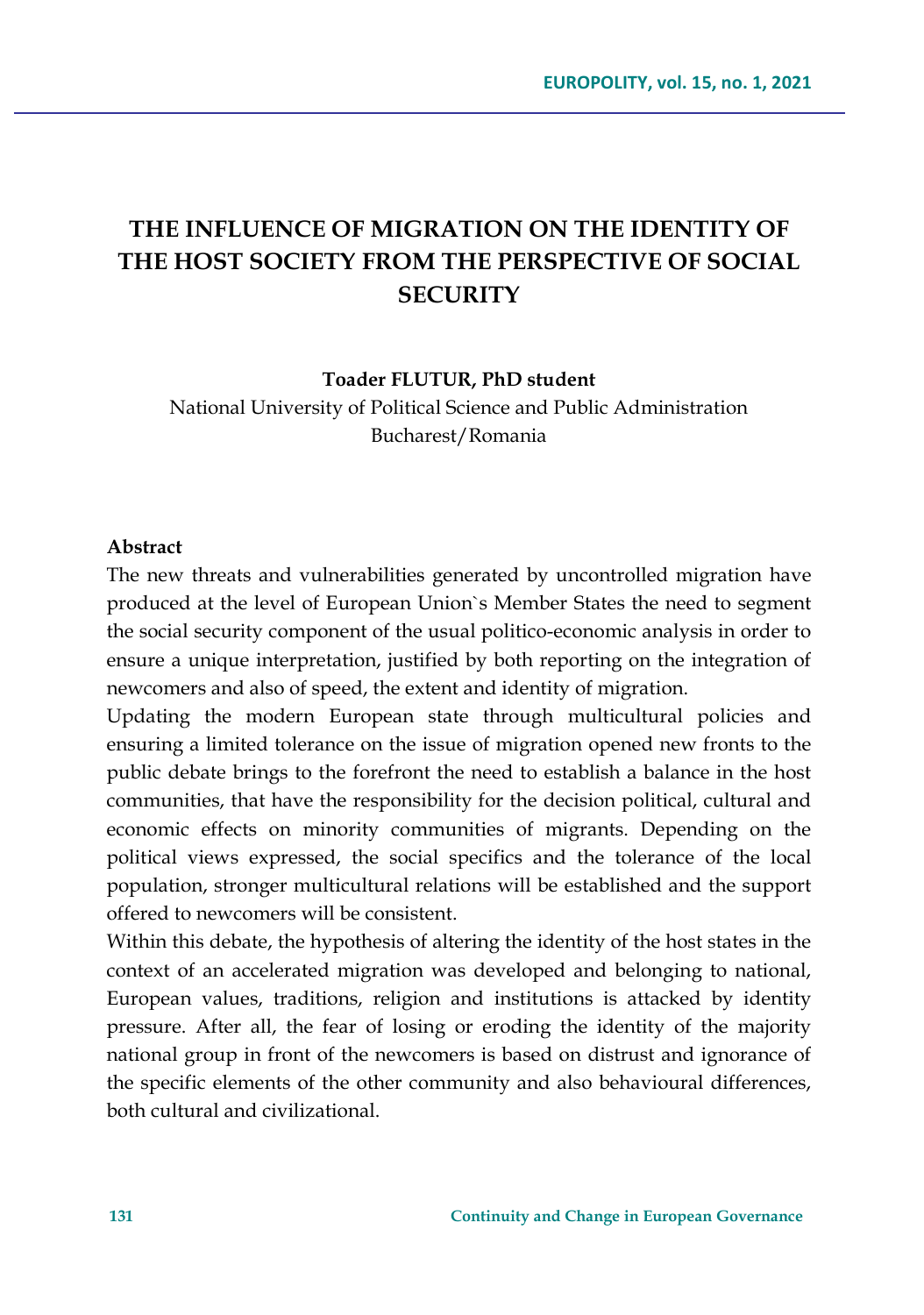#### **Keywords:**

Identity; multiculturalism; social security; tolerance.

## **1.INTRODUCTION**

Even though on a worldwide level the number of military conflicts has considerably dropped, for the European Union the end of World War II coincided with the establishment of a period of valid peace however to this day, threats and vulnerabilities have not disappeared, but on the contrary, they are more diverse than ever and also adapted to new interests using up-to-date means. One of the most important such new threats is uncontrolled migration and the inherent challenges it poses.

In such a dynamic evolution of insecurities in recent decades, all five subfields through which the Copenhagen School interprets security are interdependent in the nature, structure and evolution of internal and external security of states. The focus of this research will be on the *analysis of the identity dimension of the concept of social security with applicability in the issue of migration at the level of the European Union* due to the consequences that migration generates within the states and which are difficult to perceive or quantify. We, therefore, wonder - to what extent the accelerated crisis of uncontrolled migration and the chaotic mix between economic migrants and refugees have the capacity to generate threats and vulnerabilities to the social security of the European Union and what are the means by which they can be limited.

Given the high degree of abstraction and taking into account the fact that the literature on migration has been limited in particular to the analysis of the social and economic impact on the host state concerning quantifiable elements, this novel research paper offers the theoretical framework for the migration crisis launched in 2011 and highlights the need to open up the *analysis of the perspectives of cultural integration and the clash of the population's identity of the host state with those of migrants* from the perspective of social security.

Identity plays an increasingly important role in the complicated equation of migration and the responsibility to ensure a balance between the fear of the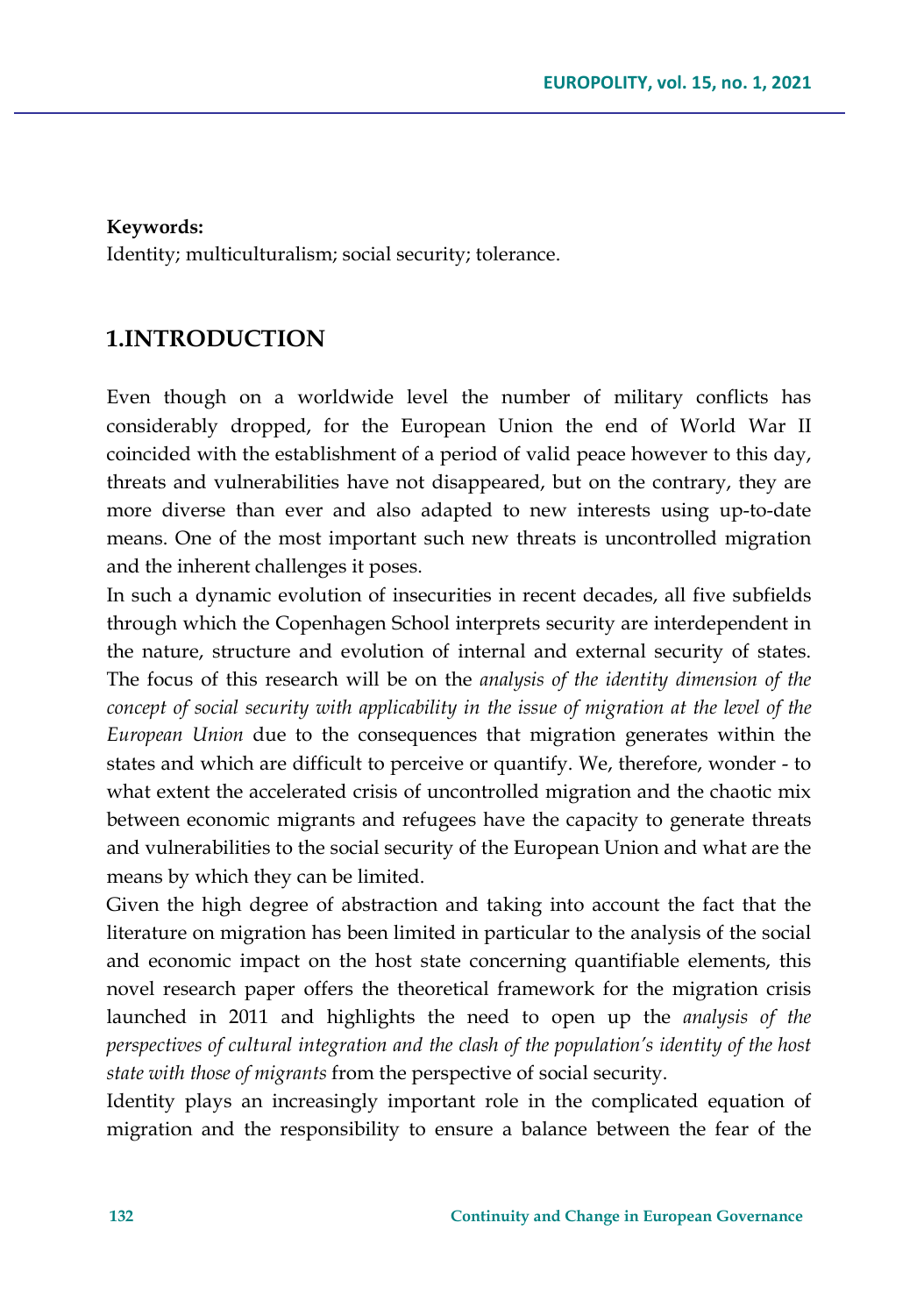indigenous population to erode their own identity in favour of the multiple others of the newcomer population and so, the avoidance of identity conflicts becomes a complex societal component in a natural political-economic interdependence.

#### 1.1 The concept of social security in the context of the migration crisis

The challenges of current globalization no longer fall within known limits and are found in a robust international system, but are likely to create important movements in the nature of the world order that is being redefined. Ethnicity seems to play an important role at this stage and this fact is noted by the renowned theorist A.D. Smith who draws attention in the work "Nations and nationalism in the global era", that: "we are always reminded that the globe we live in is getting smaller and more integrated. Everywhere (…) previously independent states and nations are linked by a network of interstate organizations and regulations in a truly international community. In every corner of the world, the ethnic past is revived and old cultures are fragmented and remodelled". (Bădescu and Mihăilescu 2003, 166). These interdependencies between states are positioned in an orbit of evolution that could not be anticipated on the scale of current reality and the effects of compressing space and time through the significant contribution of ultramodern technical means are felt by each unit of the system. People find themselves in the unique situation in which the speed of information, the connection between individuals but also the freedoms and accessibility of transport routes fundamentally changes the criteria by which the physical borders of classical nation-states were defined and ensure.

The sovereignty of the state as it was delimited in the era of the Westphalian order has undergone over time multiple and significant changes in form and power. Today, the borders of the European Union are transited by billions of products every day, by an impossible number of data, information and millions of citizens creating a continuous movement that makes it impossible to have absolute control on, as it was established in the classic nation-state.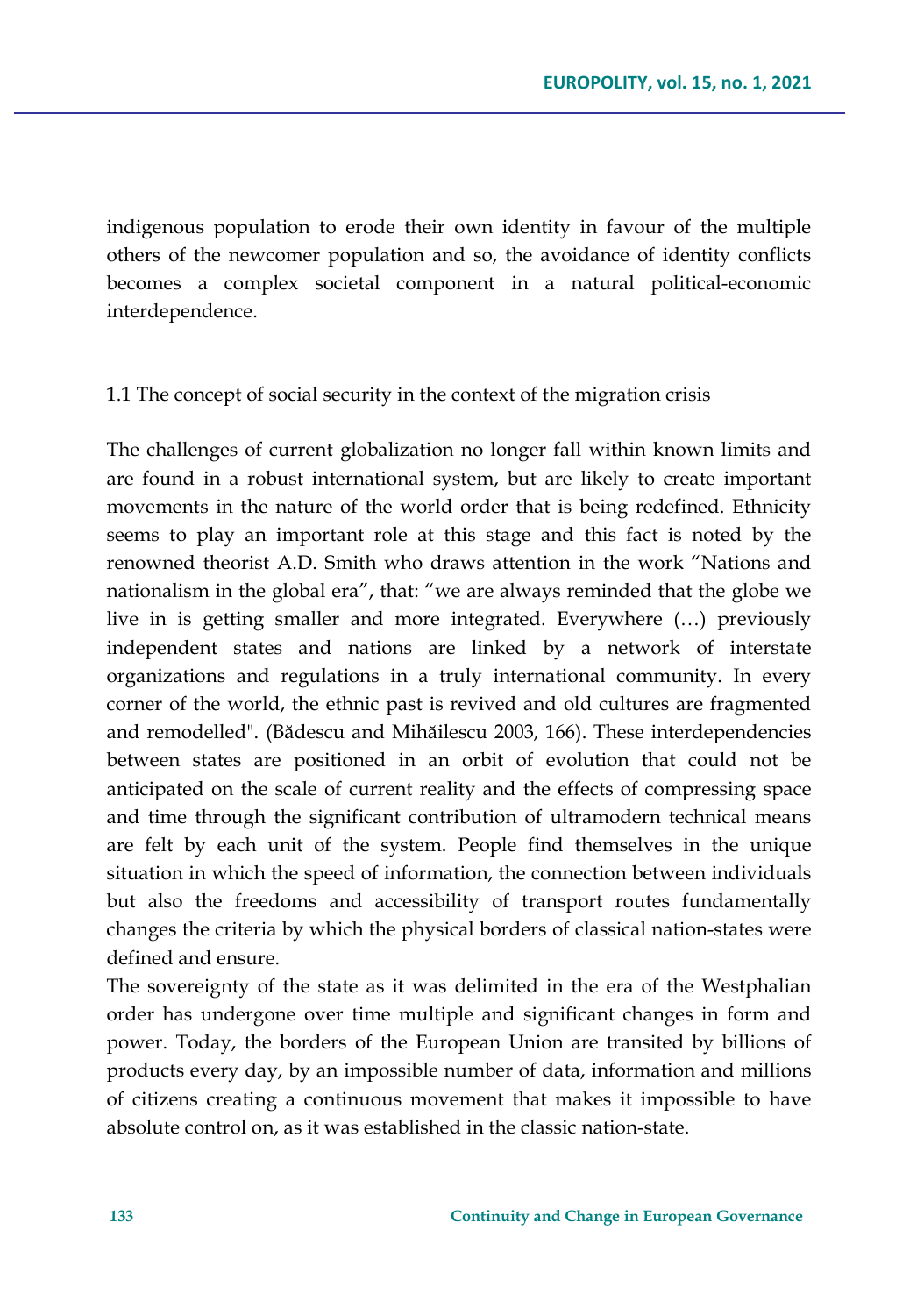In the nineteenth century and much of the twentieth century, security was imagined and assimilated to national power with reference to the *hard component*, military and as well as an economic power. Since the 1970s, however, several theorists have shown that the notion of restricted security at the level of individual states and military problems is inevitably inadequate. Ken Booth argued that if a state facing security issues addresses it through a diagnosis limited to military-centred state policy, then the issue is likely to be exacerbated. Other authors such as Leonard Beaton, Stanley Hoffmann and Hedley Bull reinforced the need to extend the concept of security in the classical national sphere to an approach to the complex interdependencies that existed, multiplied rapidly and called for new security roles to match new types of threats and vulnerabilities. (Buzan 2012, 17-9).

The Copenhagen school deepened the development of the security study agenda and focused on segmenting the analysis into five sub-domains: military, economic, political, societal and environmental. The role and importance of Copenhagen School theorists have had a major impact on the new approach and understanding of new threats, risks and vulnerabilities faced by citizens within states, between states and the various relationships between state and citizens.

Starting from the definition of Barry Buzan, one of the main theorists of the Copenhagen School, who defines *social security* as "an ability to sustain within the limits of acceptable conditions of evolution, the traditional elements of language, cultural and religious customs found in the identity of a community ", and taking into account the particularities and dynamics of the migration crisis triggered in 2011, on the unseen chessboard inside European societies, faced with consistent migratory flows, are placed the first ethnocultural and sociopolitical pieces of identity conflicts in new societal vulnerabilities. (Buzan 2012, 31).

#### 1.2. Identity in the architecture of social security

The reference point of social security is the large-scale collective *identities* that exist and manifest themselves independently of the state, such as nations and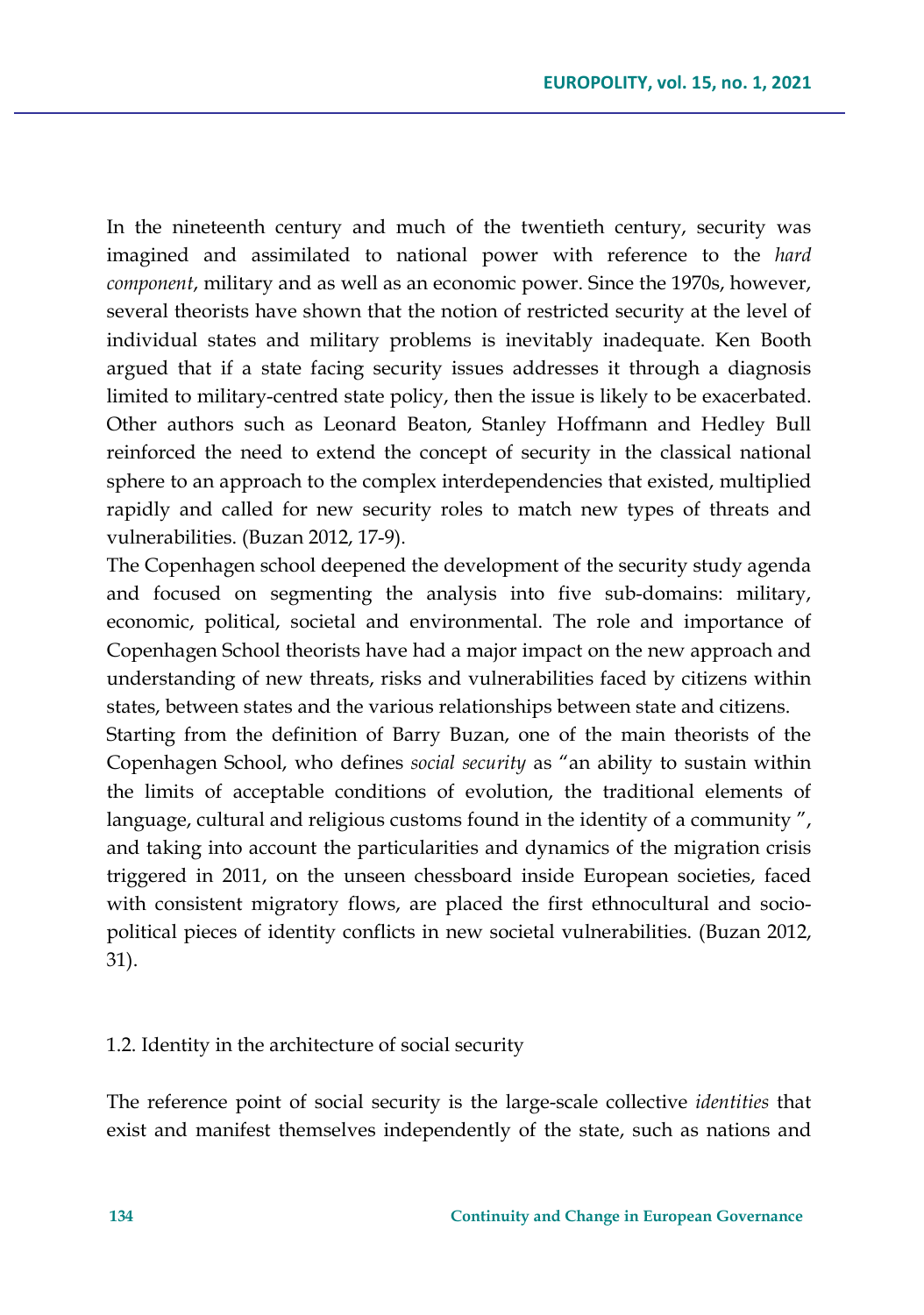religions. If military, economic, political or environmental threats can be framed and identified within clear limits of the threat and implicitly an appropriate response can be formulated, in the case of social security the degree of abstraction of how a threat can develop is difficult to be anticipated and even more challenging to know the appropriate answer.

The sources that fuel the change in the identity structure of the majority are either considered existential threats or can be accepted and tolerated as part of the evolution itself. Specifically, in the case of the immigrant crisis, the host society, which generally has a monopoly on cultural, linguistic, religious and ethnic identity, will feel threatened by newcomers who may alter their identity and, implicitly, may question its survival. (Buzan, Waever and De Wilde 2011, 43). The greater the cultural differences and the greater the identity of the groups, the greater the chances in identity conflicts.

If political security concerns the stability and preservation of the system of government and the ideologies that give it legitimacy, social security, even if it contains common elements, differs from political security in terms of *collective identity* and *integration*.

To understand the society we must understand what are the ideas, practices, values and even stories shared by individuals of the same social group and which contribute to its core identity. Even if multiculturalism has allowed the formation of tolerated marginal identities, the motivation for preserving and defending social security is based on the relationship of the majority of the population to the common cultural elements with which they identify with. That is why it should be mentioned that the *societal* is not to be confused with the *social* which refers especially to the economic part.

The *identity* that marked the last century by limiting and relating social classes to the sovereign nation-state is completely changed today. The emergence of new social classes has led to the development of new identities driven by completely different social, economic and political landmarks and movements. Occupation, everyday lifestyle and the very conception of life, mobility or the development of global communication in an extremely short time are the new landmarks that dictate the orientation of cosmopolitan visions and can no longer take into account the previous limitations of the nation-state. Europe thus shows itself as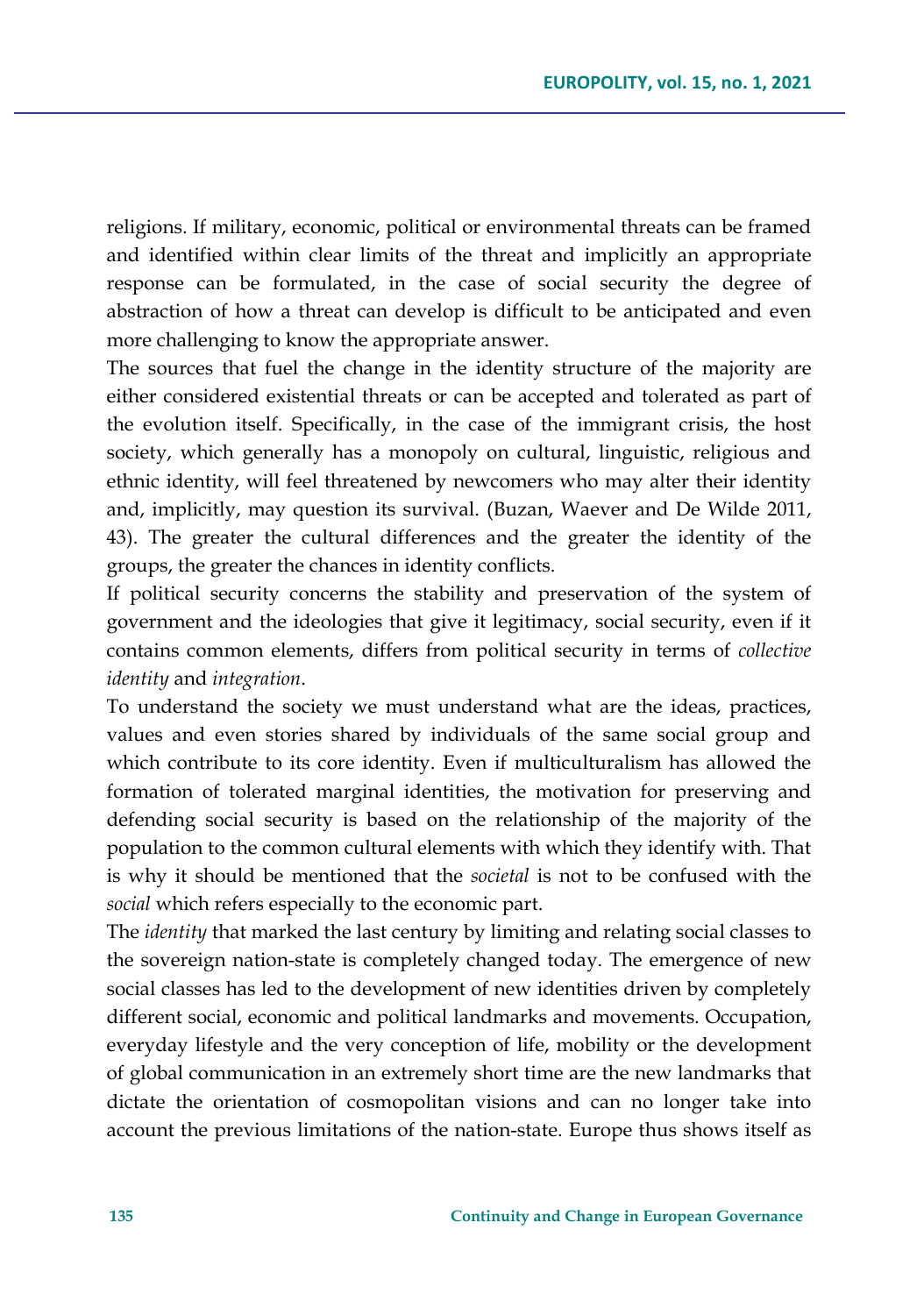an institutional arena in which diversity and connections between citizens and organizations operate only in the light of a common vision and action of the Member States. Recognition of cultural, ethnic and racial differences that have updated the European agenda through multiculturalism brings to the fore the need for a common response to all challenges arising from the presence of Muslim immigrants in the Union and not found in historical, institutional, cultural or religious European values and reports. (Tănăsescu 2018, 52-4).

Identity is the basic concept of social security and, although in contemporary Europe where the concept developed, groups of individuals are mainly national, in other regions, religion or race are relevant reasons for differentiation and complicate the relationship between political and social security. (Buzan, Waever and De Wilde 2011, 171-2). In an almost natural way, the integration of a significant migrant population, having an extremely different religion from that of the host country's and with a block of democratic and different socio-cultural values anchored in paradigms and models of social organization or even opposite in some cases, the identity of the host state is subject to significant pressure, conditioned by the time horizon in which the mixing of identities takes place. In fact, this socio-cultural dilemma was at the root of the chaos of political and diplomatic reactions during the immigrant crisis that foreshadowed unprecedented decisions in the history of the European Union such as the suspension of the Schengen Agreement to block the flow of immigrants and refugees.

It should be noted that the European tradition, which includes culture, history, civilization and spirituality, is not a condition for joining the European Union as criteria such as consolidated democracy, a market economy, respect for human rights are key European values for opening the accession process for a state. (Tănăsescu 2018, 34-7). At the individuals' level of migration, the sphere of conditioning to reach the European Union disappears almost completely through the policies and approaches of the Union that ensure freedom of movement unrestricted by the socio-cultural, religious or individual democratic baggage. However, in the scenario in which a large number of such different individuals arrive in such a short time within a society, the premises are created for the disruption of the societal order with implications for economic, political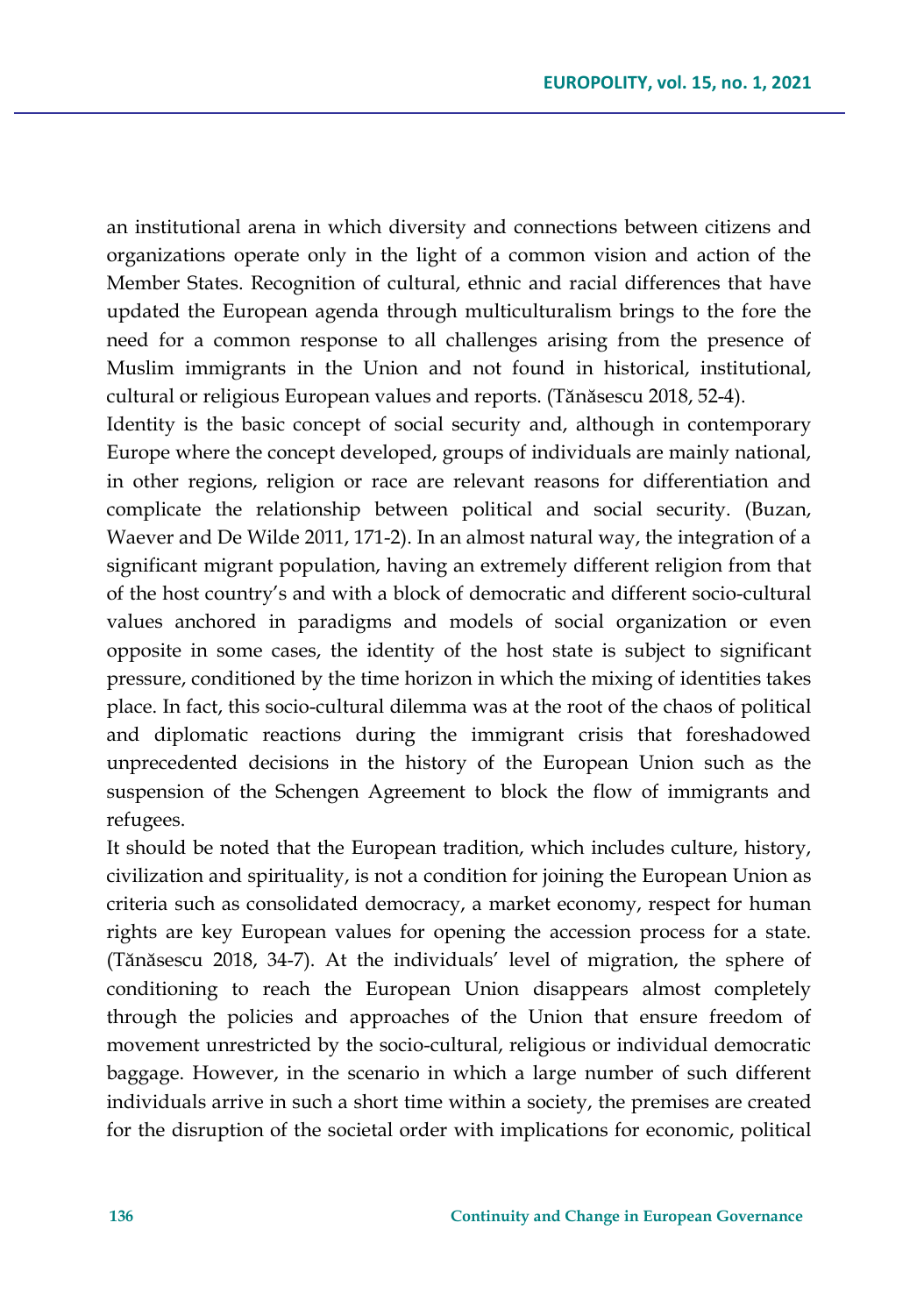or even individual security. In 2015, for example, more than a million refugees and migrants arrived in Germany from North Africa and the Middle East and had a significant impact on public order in the country, highlighting social unrest during the winter holidays in several German cities or planning and even executing terrorist acts.

### 1.3. European identity: theoretical and practical framework

As the European Union is not based on a clear concept of European identity on issues involving the culture or integration of immigrants, and even if we can discuss political, economic identity and values as indicators of European unity, there is nevertheless an institutional vulnerability, manifested by shared decision-making legitimacy and the populist exploitation of migration issues adopted by some domestic political leaders, altering the importance of addressing this issue in a comprehensive, responsible and unitary manner throughout the Community bloc.

For the most obvious reason, European identity is influenced by European citizenship and all the elements that have contributed to and made it possible to achieve such recognition. A measurement of the identification with European citizenship made by the European barometer showed in 2017 an average of 70% of the perception and affinity for growing European citizenship in the Central and Eastern European countries. (Tănăsescu 2018, 267). In interpreting this percentage there are many particularities and "momentary frameworks" that can be influenced by certain public policies of European states, certain political programs of the parties in power at a given time, the level of European funds' absorption and the economic impact's effect of the population, living standards, proximity to the Union's successful economies, migration, etc.

The European identity is found both in the common political culture, of the institutions that legislate on behalf of the common objectives through the decision-makers of all Member States, and in those unique benefits that European citizens have as a result of creating technical, political, legal, social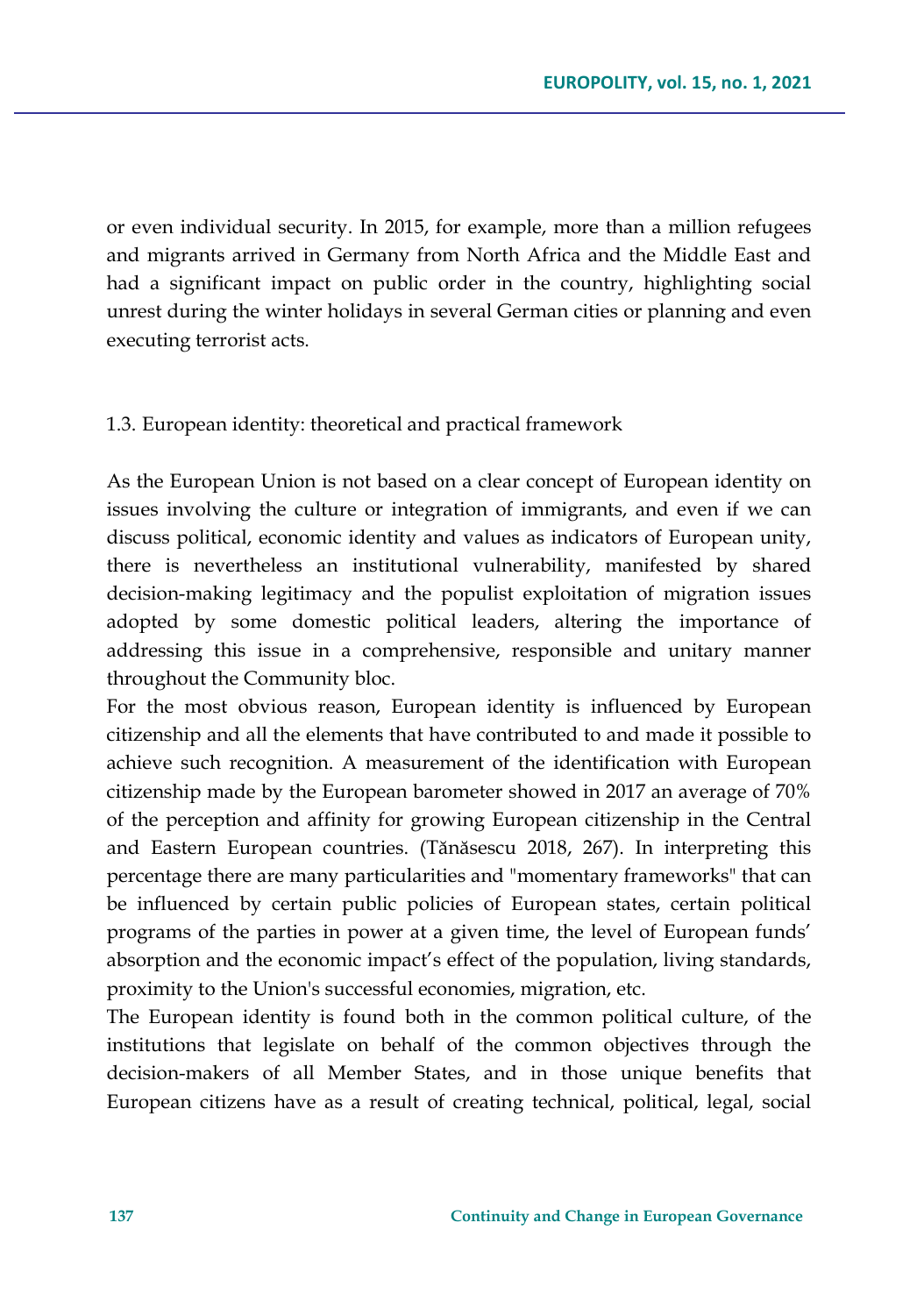mechanisms, economic or cultural factors such as the single currency, a common area of freedom, security and justice or various common programs and policies. In the last decade, another component of European identity has been discussed, namely *Europeanization* - with reference to the ability of the European institutions to influence the internal policy decisions of the Member States and vice versa or, sometimes, being used as part of the enlargement process. (Bărbulescu 2015, 546-7). Even if the concept of European identity is not yet rooted in the European collective memory, or even trivialized in some Member States, we can see a tendency to align with certain standards and a more nuanced socio-political will to cooperate and achieve common goals.

We must keep in mind that the origins and emergence of the European Union were based on the intentions and political will of the post-war elites, the mass population was not being directly consulted in most states. European unification then followed a natural course, built and guided by the newly founded European institutions and which was often formalized by burning stages. The so-called construction from the top of the pyramid to the base has the advantage of quickly implementing European agreements, treaties or policies but also has the disadvantage of a gap in understanding, acceptance and sharing the importance or benefits of their effects by the people of EU Member States.

The modern state is intrinsically linked to a community called the *nation*. In Herder's German vision, the nation is that natural community that grows organically and has, as common or similar elements, language and morals. (Preda 2010, 69). The nation thus acquires a nucleus of identification through ethnicity. In Ernest Renan's French civic vision, the nation must not be reduced to racial, linguistic or moral references, but is based on a community of will to produce a common life. Even if the postmodern European state is less oriented towards identification by ethnicity, we cannot admit that it has disappeared from the radar of indicators of social unity. However, we can recognize that ethnocentrism has undergone a conversion to a system of common values marked by a spectrum of loyalty to them and which make up a social identity. Talcott Parsons argues in this regard, for which *social identity* must be based on a central system of common meanings through which individuals coexist and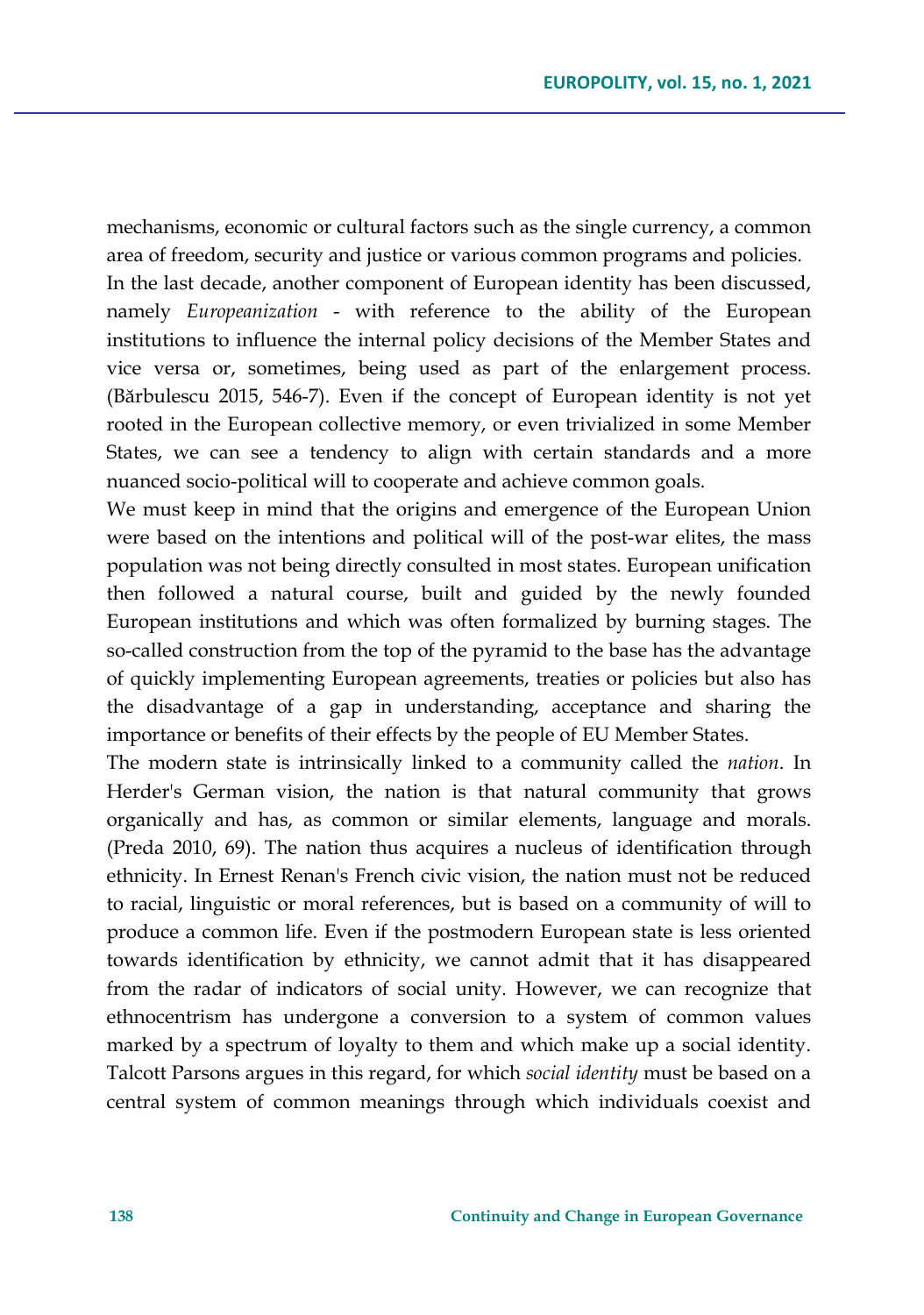interact and these common meanings can be capitalized only by the ability of institutions to maintain a structured social memory. (Lützeler 2004, 311-2).

For Habermas, European identity can be built by emphasizing the role of political culture as a common trunk for "constitutional patriotism" capable of integrating the multicultural European society that should share common political principles. Multilingualism should not be an obstacle because the focus is no longer on the people and the community, but on interconnected discourse and developed communication. Thus, European identity must be based on constitutional principles rooted in political culture and the principles and ethical values of dominant cultures. (Tănăsescu 2018, 112-3).

Other authors consider that common values, myths, traditions, the legacy of Roman jurisprudence, Christianity and Renaissance humanism are at the same time reasons for European unity as well as reasons for the diversity of Member States. (Guguluș 2006, 64). The resilience and proof of the success of the European Union over the last 80 years have confirmed that Europeans have gone through that "grey" stage of collective memory that created disorder, war and roughness between European states and focused on reconstruction and cooperation, solidarity, common rights and principles.

Intending to institutionalize the concept of European identity, European leaders tried in the 1992 Maastricht Treaty to connect the idea of Europe's shared heritage of assuming a European identity and values where the European Union as a supranational entity has the role of protecting these values from threats (including cultural) from outside its borders. In fact, in the preamble to the Treaty, the Member States confirmed "their commitment to the principles of liberty, democracy and respect for human rights and fundamental freedoms and the rule of law" and expressed "the desire to deepen solidarity between peoples, knowledge of national history, culture and traditions". (Manolache 2018, 328-9). With Maastricht, the first important steps were taken in defining a European identity anchor at the same time as creating a "protective" cover, not so formal, but especially through references to common history and tradition, including religion.

The Maastricht Treaty thus brought refreshment to European cultural policies aimed at preserving national and regional values in a dynamic Europe, and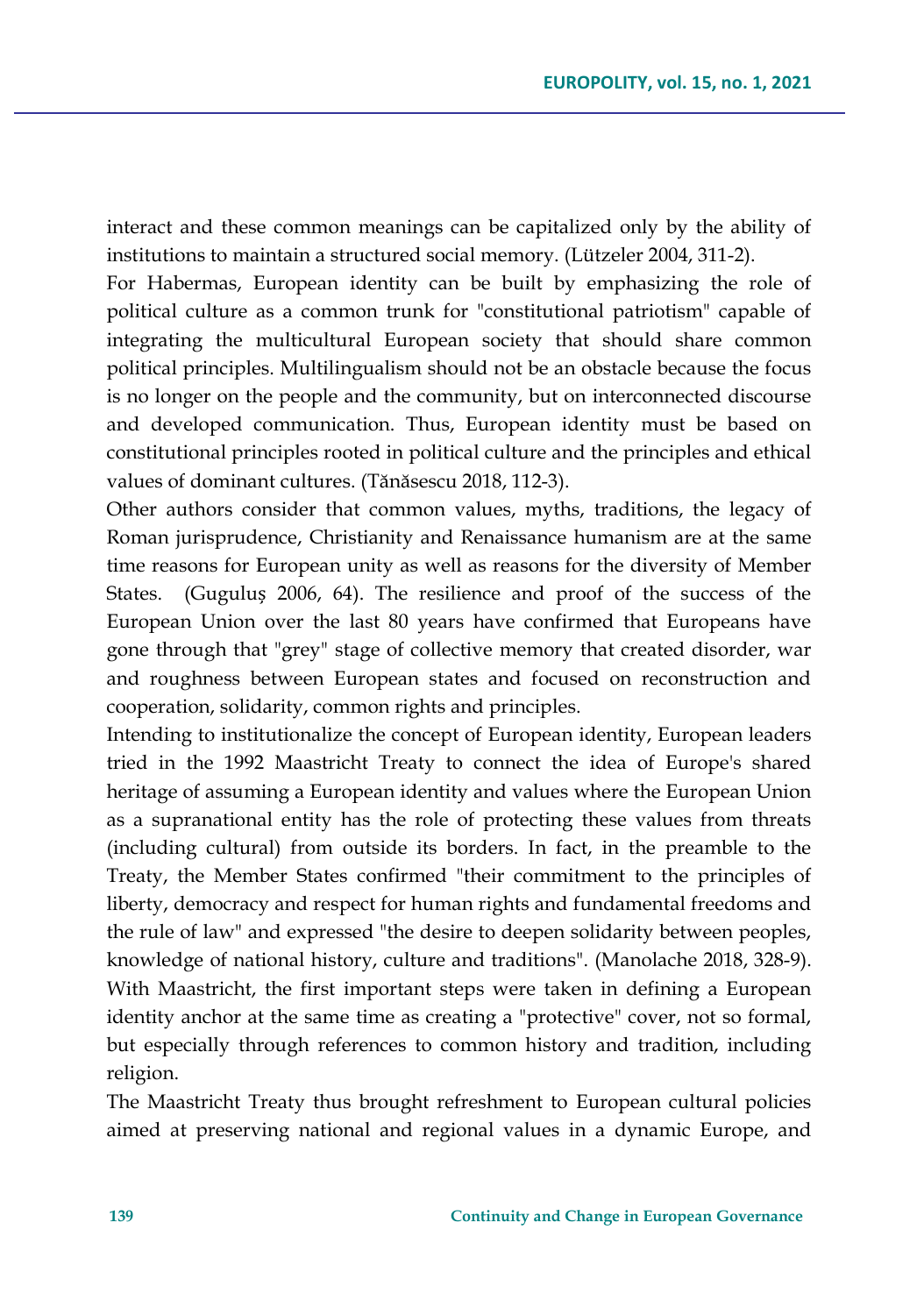education was conceived as one of the sustainable "engines" for overcoming cultural barriers. A successful example is the *Erasmus Program* through which young people from all Member States go to study in countries other than their home ones, making them aware of the socio-cultural, economic and political diversity of other Member States. (Lützeler 2004, 315). Even if this example refers to the citizens of the Member States, the education system can be used in the process of integrating young people and immigrant children from outside the European Union for a deeper understanding of European values and the system of the political and social organization of the Union.

The absence of unanimity on the formal assumption of a common European identity may also explain the division of members into at least two models: the club and the community. States that view the European Union as a club tend to associate interests and maximize the benefits of membership, while states that view the Union as a community want the collective values on which the Union was created to be those that dictate cohesion to orientation. However, as we have shown above, European identity is recognized both inside and outside as a post-national collective identity based on liberal values and norms. (Tănăsescu 2018, 43).

The European Union is made up of a constellation of identities and the integration process is taking place at a slow pace precisely to place in a complementarity all possible threats perceived by various identity groups within the European Union. Even if at the internal level, certain minority nations regularly show fear of losing their identity in favour of the nation-state they belong to, or to their neighbours considered culturally or economically superior. In reality, the interaction produced by the European treaties and education, the system of democratic values or even similar religions make these fears not an urgent reason for the escalation in armed or political conflict and focus on the identity risks posed by inter-regional dynamics of migration from North Africa and the Middle East. (Buzan, Waever and De Wilde 2011, 189)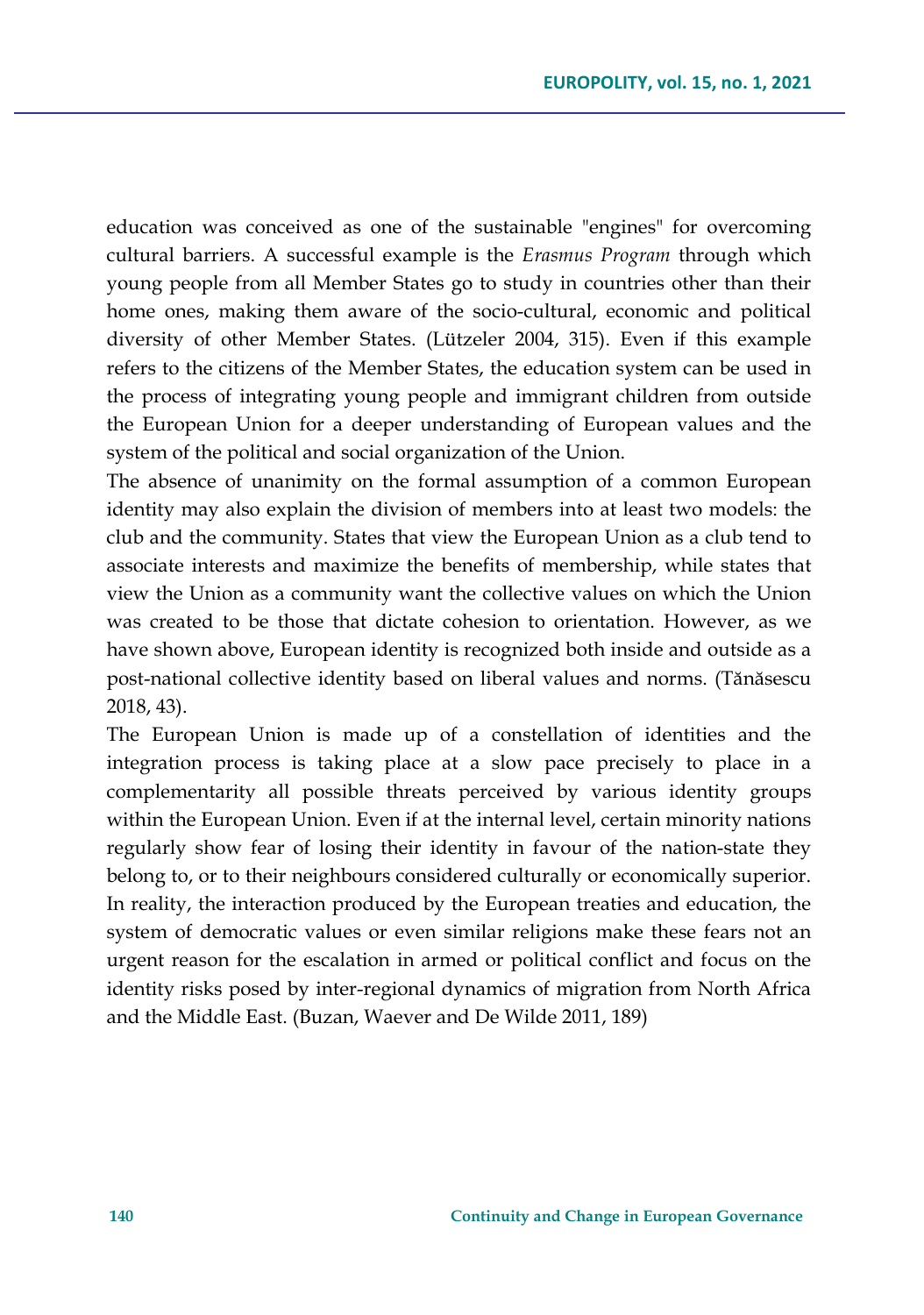1.4. The risks of altering the local identity from the perspective of social security

In recent years, accelerated migration and the socio-economic conflicts or terrorist attacks associated with it have generated increasingly nuanced identity controversies within the states of the European Union, indicating new societal vulnerabilities.

Some authors appreciate that identity is a characteristic that communities imagine and is self-constructed, identification with a particular community by highlighting features in relation to other historical or present connections remains a personal or political choice. Thus, a homogeneous identity community can decide whether another community is a threat by the very way that community is defined and understood. (Buzan, Waever and De Wilde 2011, 173). For example, the population of Syrian origin, having a different religion, language, culture and even physiognomy, can create societal problems within the destination society as it threatens the identity of the original group by relating between *us* and *them*. The same example can be extended to other populations in the Middle East or North Africa that emigrate to the European Union. Several recent studies have shown that the more repulsive the members of a minority are with the cultural habits of the majority society and implicitly the more conservative and defensive of their own culture, the greater the mistrust between groups and automatically the greater the state of insecurity. Rules are essential in the functioning and organization of any society, but in order to actively participate in their development and negotiation, participants need to speak the same language, to find themselves in gestures, expressions and habits that indicate their intentions in the negotiation process. (Fukuyama 2011, 247). This common language is the basis of mutual trust and is the basis for honest cooperation so that the parties do not feel disadvantaged, excluded or marginalized.

In any society, the basis of material generosity between individuals is reciprocity but this, in turn, is based on the acceptance of common obligations and the dilemma arises when individuals ask themselves "how do I know that the other has understood and accepted the obligation? How can I trust the other?" This dilemma is complemented by the trust, or lack of it within the society that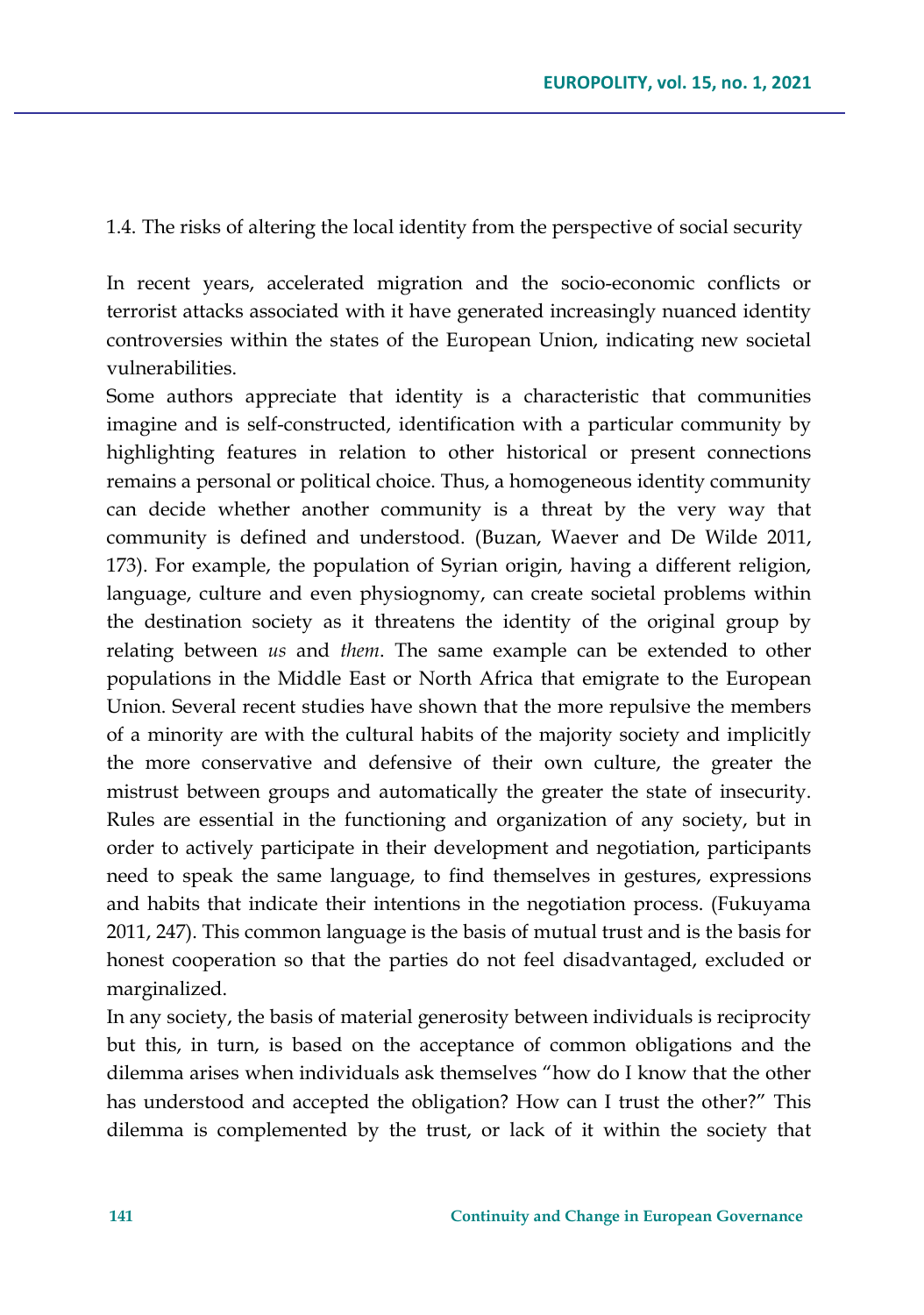dissolves, the territory, even more so and the social relations, being more and more attracted by the area of influence of the legal mechanisms and less by the natural relations based on social trust. (Collier 2019, 54-6). In this context, taking into account the multiple cultural, religious, customary, educational differences and especially the language barrier between the host society and the newcomers, the feeling of uncertainty and mistrust felt by the local population towards immigrants is justified.

Thus, Anthony Smith's theory that a national identity must have a historical territory, common historical memories, a common public culture, valid rights and obligations for all members, and a common economy with free mobility for members of a nation seems revalidated by the tumultuous present around migration, especially if we refer to the political and social reactions in times of crisis. (Guguluș 2006, 59).

Migration is the main threat to social security by fear of altering the identity of one culture from another formed as a result of the immigration process. Vertical competition can also be another major threat to social security as members of a community fear losing their identity as there is another larger integration project (eg the European Union) or a secessionist one (eg Catalonia) and they will be attracted to the poles of one or the other of the identities.

In reality, all vectors of threat to social security can be found in various combinations. Migration has always existed, but its causes and extent have changed significantly throughout history and the unintended effects between different cultures, some more dynamic and broad, and others more anachronistic and reduced, can develop important identity conflicts.

Naturally, majority cultural societies have the institutional power to replicate culture through education, churches or language rights while cultural minorities do not have access to this power and feel threatened by their identity. In the case of migration, the political power can control the elements that threaten the social security of the majority population by restricting certain rights and promoting the local cultural identity. This approach can have the immediate consequence for immigrants, even for the second generation, to ask the question "to whom do they belong?" and "which cultural concentric circle is more useful to be part of"? (Buzan, Waever and De Wilde 2011, 173-5). As we have seen, in the last 10 years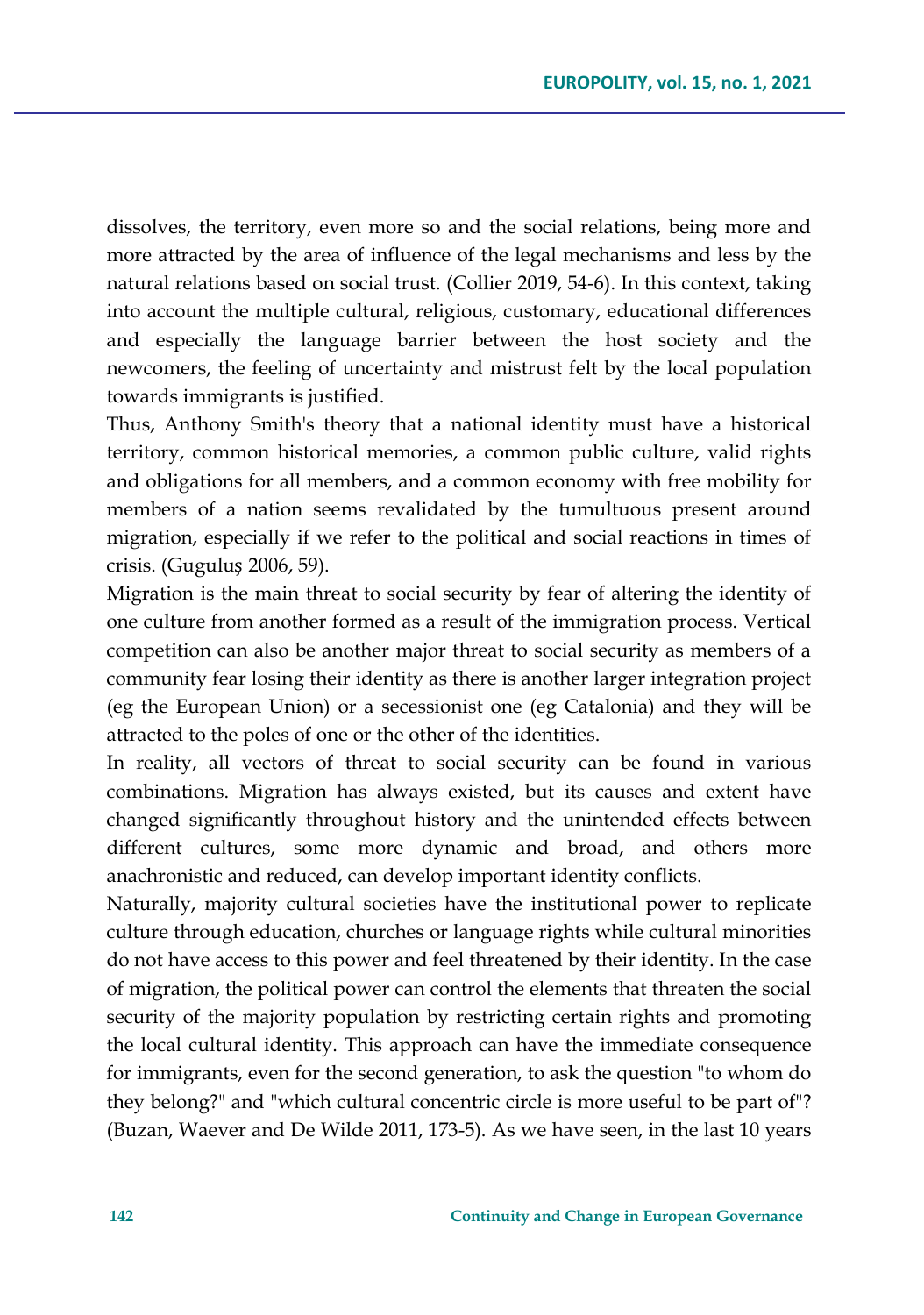such identity dilemmas have generated organized or spontaneous terrorist attacks on the European Union territory with an important impact on migration policy but especially on indigenous peoples and the approach to social security issues in relation to Muslim immigrants in particular.

At the same time, certain immigrant communities established on the territory of culturally, religiously and ethnically differentiated European states prefer to establish their own social relations by avoiding host state institutions in matters of order within the community or other elements of the cultural sphere or religious manifestation. For example, Muslim communities have organized real ethno-cultural enclaves that operate according to the social models of origin where, especially those of the first generation, make important efforts to preserve their religious identity by strictly observing Sharia or holy law which underlies the hierarchy and regulation of the way of life among Muslims.

As previously mentioned, societal threats can have elements in common with political or military ones, and they can be activated when a societal threat finds its solution in imminent political or even military actions. Specifically, in the case of migration, the state may order border controls through its institutions, may restrict certain rights of residence or even access to its territory or may carry out military actions if the extent of the threat requires it. (Buzan, Waever and De Wilde 2011, 175). Such decisions were taken during the 2014-2016 crisis when several Member States suspended the Schengen Agreement by introducing border controls while other states built ad-hoc wire fences in an effort to deter and block access to the flow of immigrants. Moreover, several naval and ground patrol operations have been launched on behalf of the European Union with the same aim of controlling and limiting illegal migration on a large scale.

If we analyze the migration from the perspective of rights and duties inspired by Immanuel Kant, namely that there is a difference between power and rights and that the claims to have rights must have the same relevance for all individuals in order not to be meaningless. We arrive at a dilemma of the primacy of rights: for example, if a state imposes border controls and does not allow new immigrants to cross the border, then the state government will argue that immigrants have an obligation to respect this state's right to control borders. (Bertram, 2018, 47-8).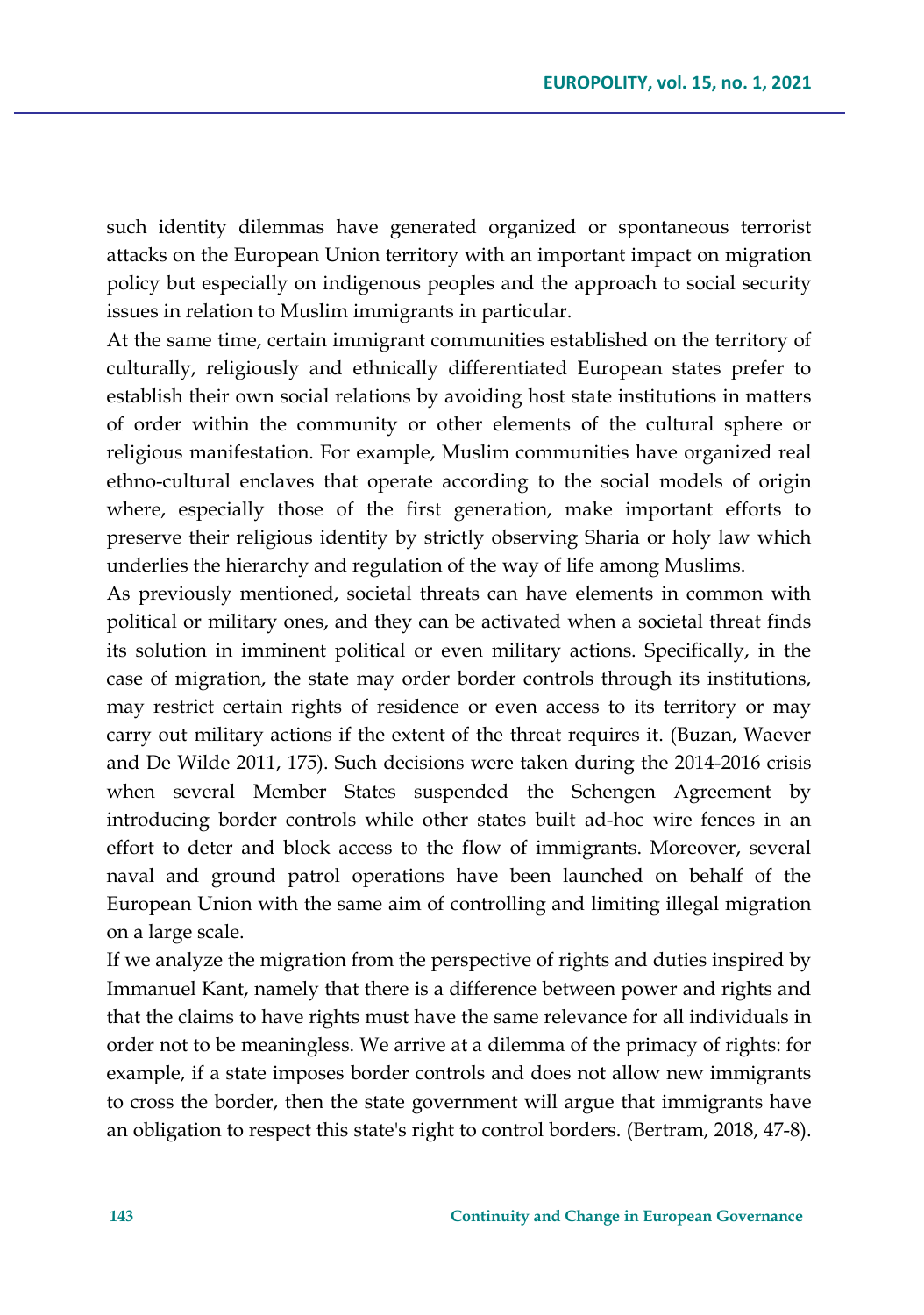Is this imposition considered to be moral? Do immigrants have real opportunities to oppose? As long as migration remains a largely national competence, especially from the legal perspective, controlled migration, the extent of immigrants' rights will depend exclusively on the policy model chosen by the government of that state. On the other hand, attempts by liberal governments to act effectively against illegal migrants under constant pressure from populists and civil society may conflict with human rights and legal protection obligations, giving rise to an opportunity for political debate. to legitimize the diminution of these rights and guarantees. (Bertram, 2018, 36).

Threats to identity in different societies manifest themselves differently depending on the historical, territorial specifics and the way in which the identity is built. The more state-bound the nation, the more vulnerable it will be to political integration (eg France) than to other states where the nation also carries out other independent state-level political levels (eg Germany). (Buzan, Waever and De Wilde 2011, 178-9).

If the European Union were to act as a single entity on the issue of migration and consider it as a component of insecurity of the same intensity, then it could respond either by reducing vulnerability or by reducing and preventing threats. For the policies already adopted and for the different levels of integration of immigrants in the European Union, applying the reduction of vulnerability where minority populations are considered a vulnerability to the identity of the majority population, can be a rational solution based on Barry Buzan's theory. (Buzan 2012, 120). At the same time, the European Union must work together to reduce the threats posed by illegal immigration and assign an equally sized unit of measurement to the specifics and economic power of each Member State.

#### 1.5. The role and influence of social identity

Why does a man need an identity and a relationship? First of all, because a man is a social animal that is distinguished by the fact that he has self-awareness and needs to belong to a group that complements and supports his *prestige* and *personal identity*. Secondly, individuals seek support for *self-esteem*, *affection*, and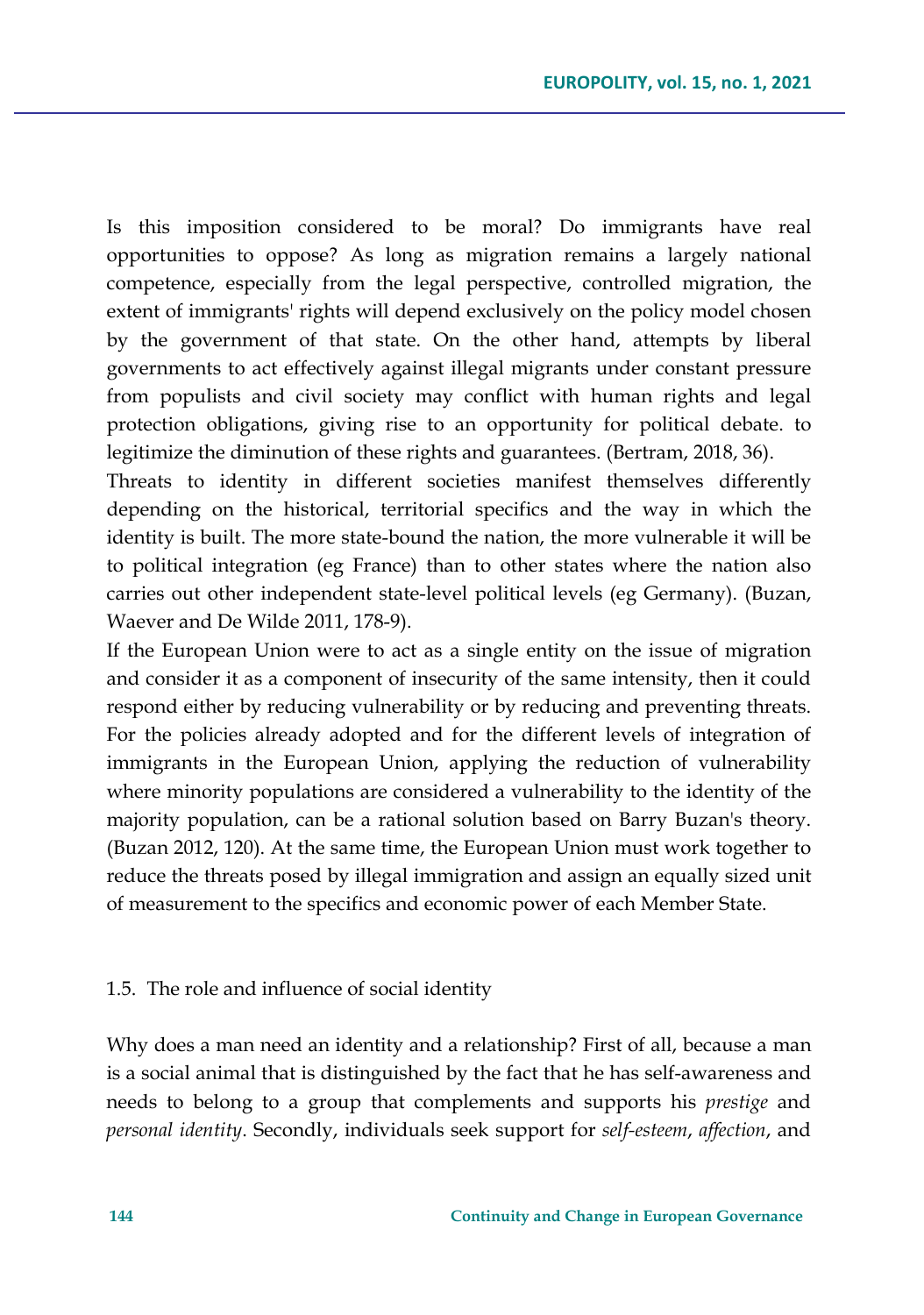the *moral values* they believe in. Collective identity for individuals also has the meaning of solidarity and cohesion with each other in which you can trust and build. Belonging to a group has an objective component that concerns elements of geography, culture and customs, common language and memory, but also a subjective component related to the choices of the individual in a group. (Chifu 2013, 181).

In the Hegelian sense, identity is constructed from subjective representations and objective social practices, and according to the authors Williams James and George Herbert Mead, identity is closely linked *to self* and the ability of individuals to reflect on the social world in which they coexist. Morris Rosenberg deepens the connection between identity and self, showing that the self includes both social identities and dispositions. Thus, an individual may belong to a certain group or social statuses, such as woman, man, immigrant and its disposition reflects the tendency to react from the position of man, woman, immigrant. (Guguluș 2006, 53-4).

Henry Taifel in the theory of *social identity*, states that individuals realize that they are part of a certain group, that they live this emotionally and that there is a value belonging to that group. (Guguluș 2006, 58). *Social identity* acquires meaning and value in specific contexts and cultures and has the role of cognitively regulating the reporting of individuals in a certain group to the elements of group identity, self-knowledge. In fact, group identity is also a cultural resource strengthened by emotional attachment capable of mobilizing forces. (Chifu 2013, 185-6). When an individual feels his identity attacked, the defensive reaction appears that claims inflexibility and the increase of identity negation, thus blocking any acceptable compromise. When identity elements become the central parts of a potential negotiation, the dynamics of the associated communication decrease because perceptions and assumptions about the *other* fuel the idea of an *unapproachable conflict*.

Knowing these differences, and analyzing the multiple identities of immigrants over the past 10 years and coexisting in the states of the European Union, we ask "how many identities can a state, a city, a community support?" and - what is the minimum time limit required for a newcomer in a new society to overcome the barriers of his or her own identity by consciously choosing to either retain his or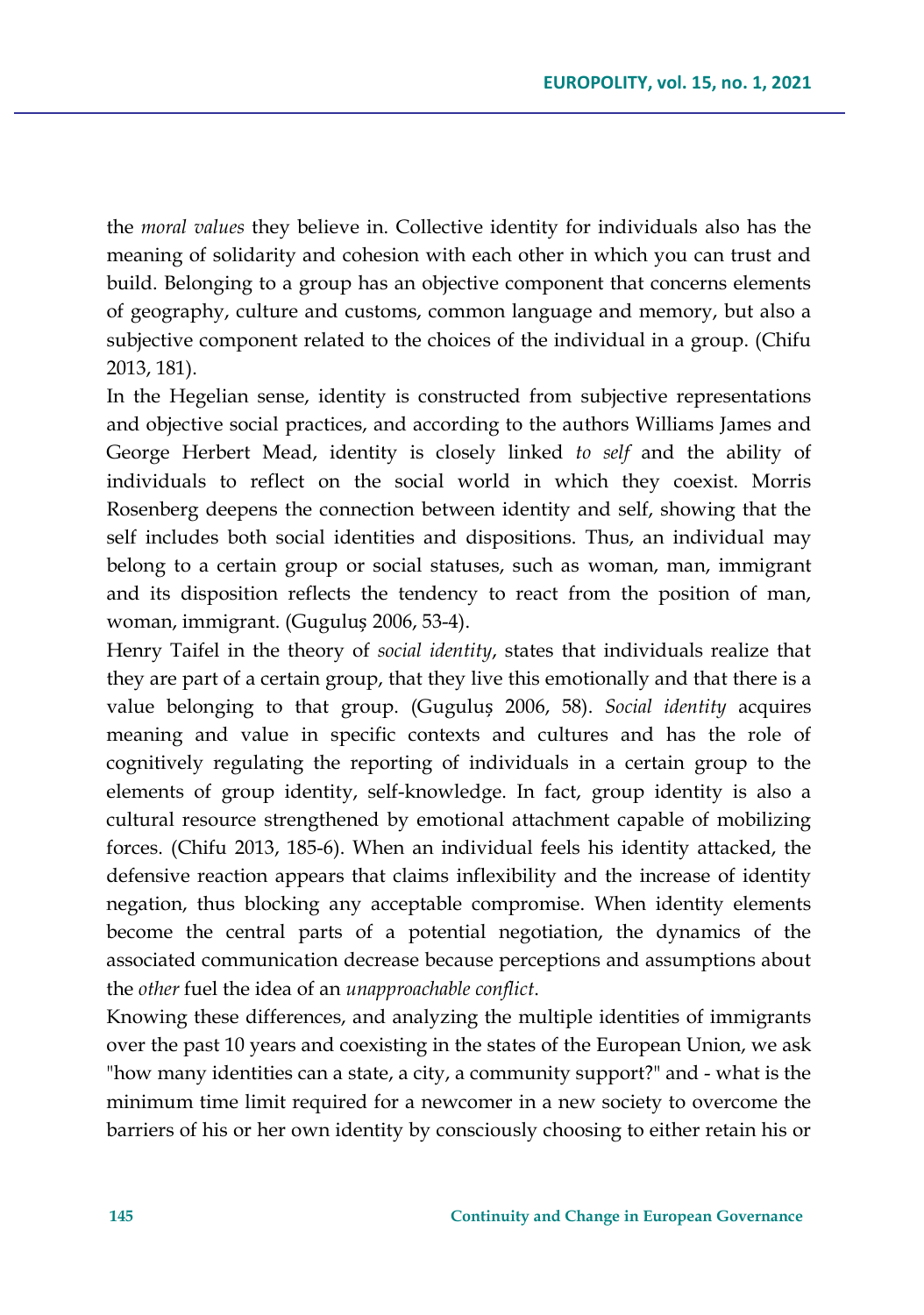her own identity or be assimilated to that of the host society? How could the governments of the European Union states imagine effective integration policies in this context, but also taking into account the internal political agenda?

#### 1.6. Religious identity conflict

The example of the 2015 Charlie Hebdo bombing has two components that support the importance of social security and how it should be treated: was interpreted as defamatory of the Islamic world and led to a bloody attack in revenge. In this case, the illustration considered defamatory of the Prophet Muhammad was assimilated as a threat to the identity of the Muslim religion. On the other hand, the example shows the global character that can generate risks to the social security of the European Union by importing the elements of identity pressure together with the newcomers. Even if it seemed like a terrorist attack, in reality, it was an identity claim with direct consequences on the European way of life, on secularism and democratic values such as freedom of expression. Given the scale of the reactions and the strong impact this case had on French society, high-ranking Republican leaders led by President Macron reacted promptly and strongly condemned Islamic separatism, while defending the right to "blasphemy" by presenting it as a fundamental of freedom to legitimize the "revenge" of caricatures considered offensive to Islam. (Voanews 2020).

We must also point out that the religious identity of immigrants in the European Union has been ignored for a long time in favour of ethnic or racial identity. A secularized Europe in which religion was no longer part of the social conflict or the organization of the nation-state was forced in the early 1990s to reopen the theme of religion in the public debate this time provoked by immigrants who had become a congruent part of society but manifested identities. different religious. Long before the Charlie Hebdo case, the alarm signal of the incidence of religious identity conflicts was raised by the case of Salman Rushdie, a British man of Indian descent, the author of the book "Satanic Verses" which aroused the entire Muslim community in Europe, which in turns strongly supported by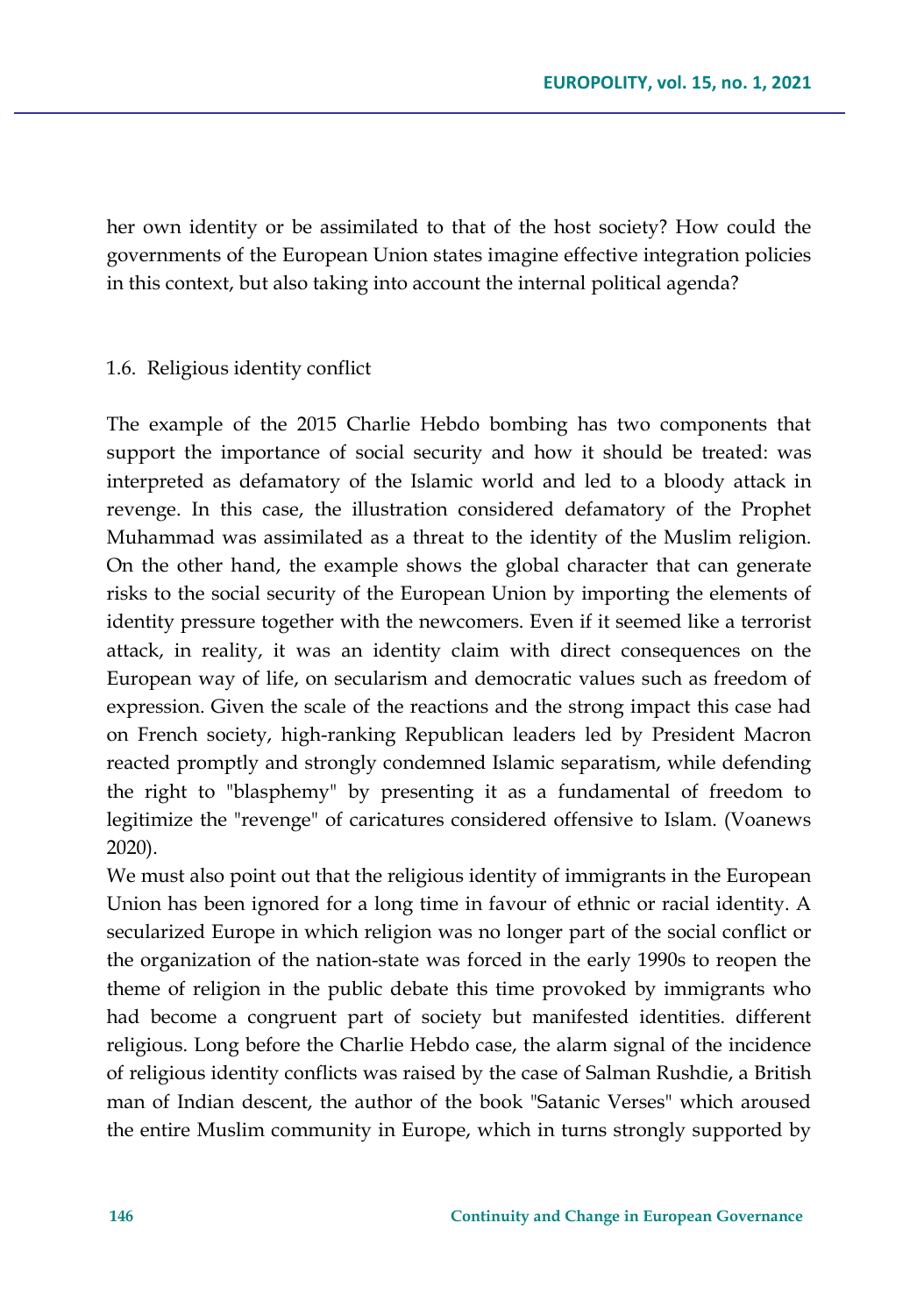religious leaders from outside Europe. The book, being considered ~against Islam, the Prophet and the Qur`an~, brought back the discussion around the politically inclined theological arguments and strong social vulnerabilities with a high degree of conflict to the European scene. (Murray 2019, 181-3).

The consciousness of the European Union inherited through its culture humanism being a distinctive element compared to other continents - where man shows his secularism by criticizing myths and religions and by its content and manifestation, takes at the same time mysterious, mythological and religious forms. (Morin 2007, 100). This difference in approach to the religious status of Europeans from that of Muslims is, as we have seen, a source of conflict within European societies and an important reason that can influence European migration policies.

European culture and society are also notable for the multitude of interactions and interferences between dialogues that have displayed between both religion and reason; faith and doubt; mythical and critical thinking; the particular and the universal; tradition and evolution. This *uninterrupted European cultural boiling* between the fourteenth and twentieth centuries has driven the dialogue of European complementarities and diversity in a unique way that is at the heart of *European cultural identity*. Unlike Islamic culture where religious debate is limited by the very restrictions that define it, European culture stands out with total secularism in which no idea has remained sacred or infamous so as not to be discussed, the dialogue leading to controversy over political or religious ideas, being capable of self-criticism and objectivity. (Morin 2007, 133-6). In this context, the confusion felt in the depths of the debate within European societies is historically argued and legitimized to preserve this relationship to the European cultural foundation.

Analyzing these cases in which the cultural difference and the dilemma of the distribution of the balance between secularism and the religiosity of the two cultures are highlighted, and taking into account the theory the author Mathias Albert who suggests that a system will secure a problem from outside it, we can see how a cluster of dilemmas generated by identity or religious conflicts within the certain Member States with important Muslim communities is increasingly emerging. This type of conflict also stands out through a difficult solution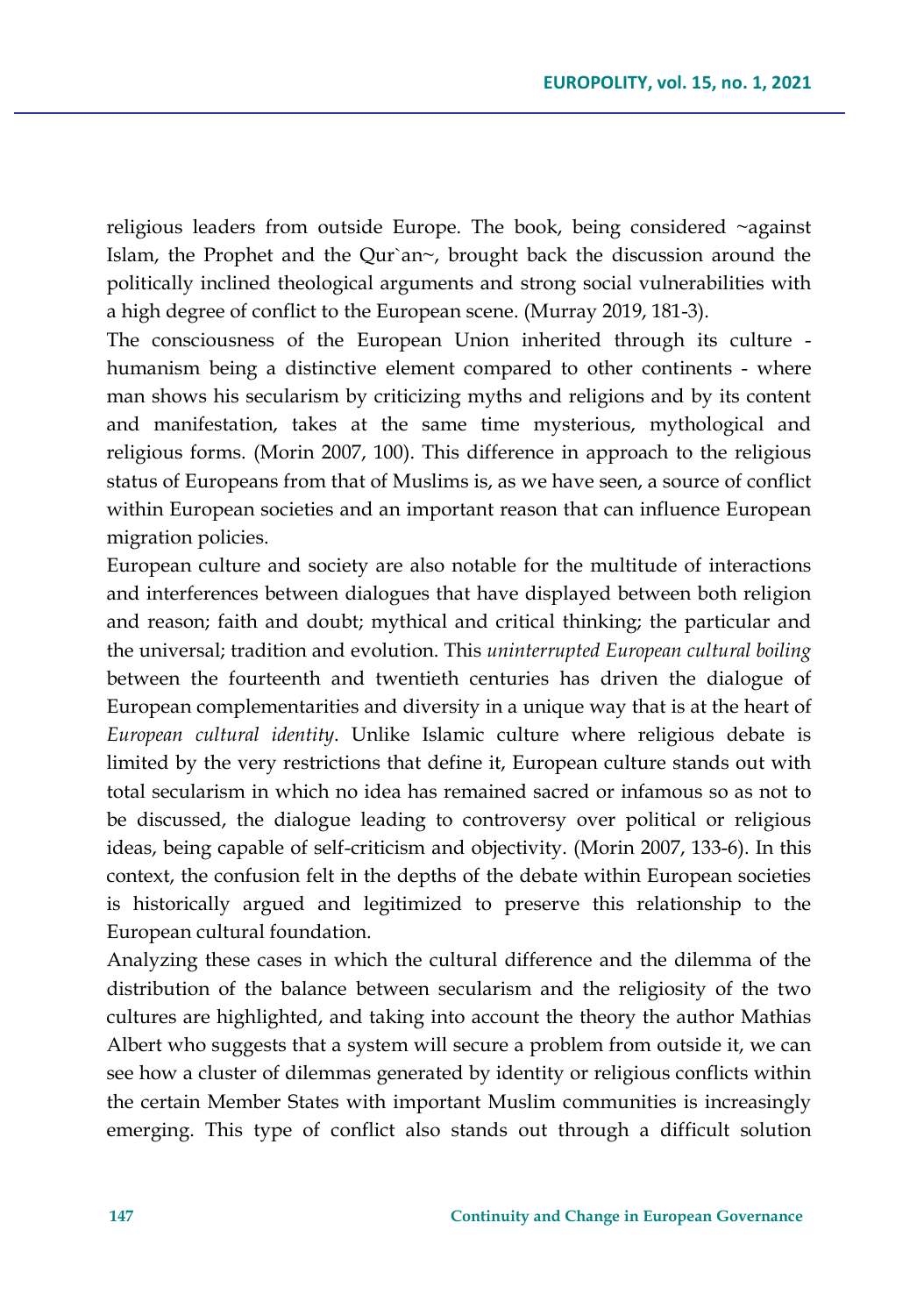because the reason that fuels them does not refer to "who receives what", but to "I don't like you". (Goldstein and Pevehouse 2008, 261).

Social security in the current context is becoming an increasingly complex concept through the scale and dynamics of relations between states. The regional security complex is found when two or more states constantly develop mutual relations, share a common culture and civilization, have common interests and values, and obviously influence each other's decision. (Bolborici 2016, 38).

To avoid escalating identity conflicts, Rafaelle Marchetti proposes four clear principles of dialogue between different cultural civilizations: diversity that rejects universalism and promotes pluralism; there must be no more hierarchies between civilizations; understanding and accepting the other's culture and establishing a nonviolent mode of communication. (Dumitrașcu 2013, 131). But in order for these principles to be applicable, a similar block of anchor values is needed. Or, in the case of the most problematic identity and political clashes in which the Muslim population encounters European Christianity and the political reporting of institutional and social organization is based on diametrically opposed elements, namely the Qur'an and holy law versus secularism and liberalism, the question inevitably arises: can it find a balance between these cultures and what means of communication are adopted?

On the other hand, the increase in the importance of *cultural identity* is attributed to the degree of socio-economic modernization at the individual and societal level. Throughout history, cultural differences between states have dictated the type of relationships they develop and differences in behaviour stem from fear or mistrust, difficulties in communicating language or a different code of social conduct, or ignorance of the principles, values, and practices that guided the societies of "others". (Huntington 2018, 228-9).

## **2.CONCLUSIONS**

In conclusion, we can admit that identity plays an extremely important role in the architecture of social security, becoming a nucleus around which orbit both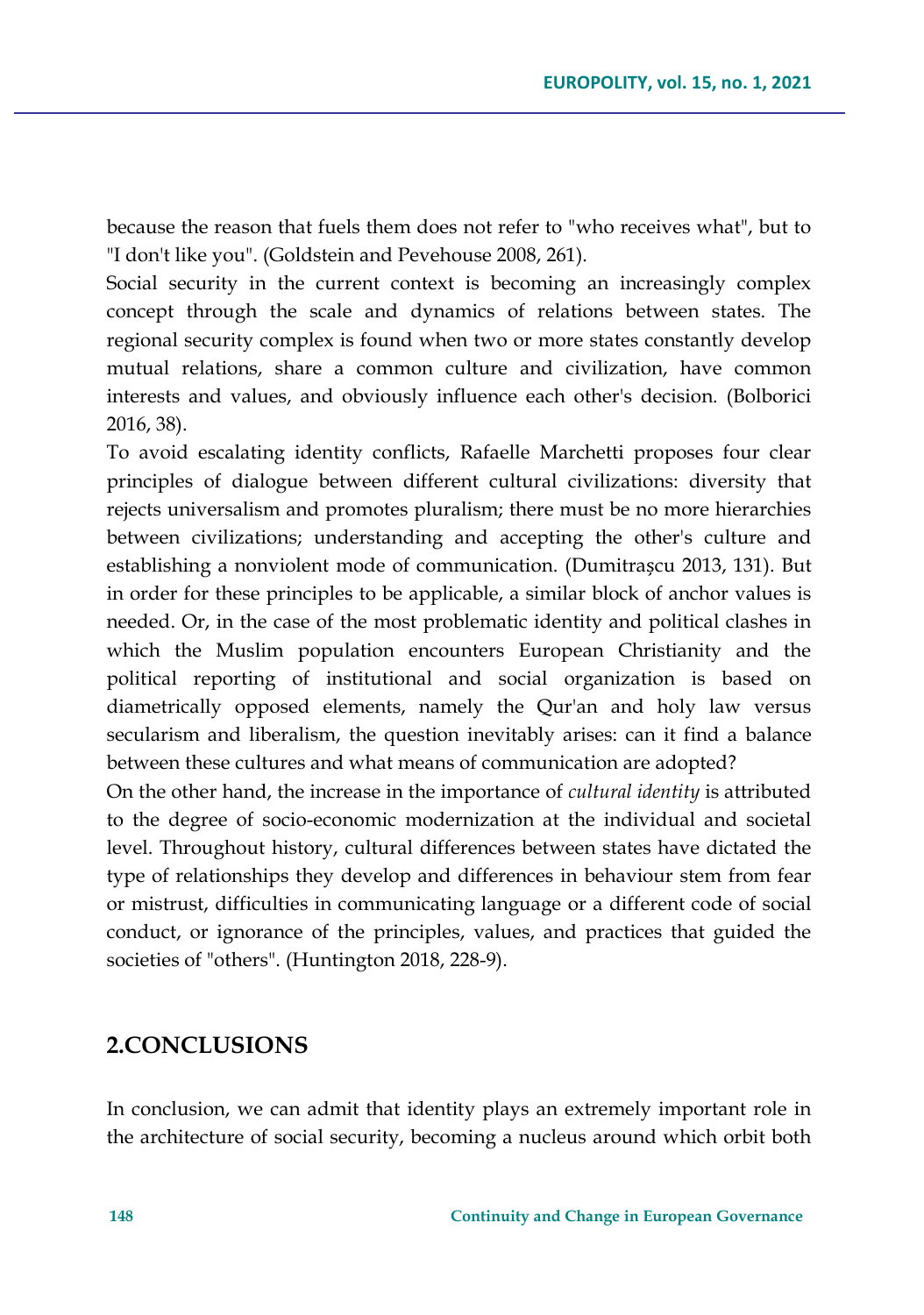the elements favourable to integration and those that separate. Cultural policies on integration are exclusively national competencies in a migration issue that must be treated as a European responsibility.

The identity of a population is closely related to a sense of belonging to shared values, symbols, traditions and even loyalty to common institutions which implies natural reciprocity for the protection and transmission of this heritage to future generations. Or, in the situation of an ethnic mix composed of massive and uncontrolled migration, it is difficult to absorb or integrate newcomers in the context of compliance with agreed rules, established by organic or customary laws of the host population, generating favourable mechanisms for identity conflicts. Identity conflict, like any other conflict, is also based on a component of mutual "mistrust" and this stage requires a sufficient time horizon and formal and informal negotiations to reach a balance of coexistence.

Despite the differences between the Member States, European values and culture, the socio-economic model and the system of political organization, doubled by the legitimacy and trust of the European institutions built over the last 70 years, these have formed a common identity spectrum that the peoples of the European Union seek to it preserves it in the face of possible erosion vulnerabilities as a natural consequence of uncontrolled migration.

We must also emphasize that religion is an essential element in this clash of identities as transcending spiritual manifestation to the interests and ways of expression and political organization, economic and social opposed between the host population and Muslim immigrants. Under these conditions, the establishment of integration relations follows both the institutional steps based on European liberal values and norms and the multiculturalism assumed within the limits of secularism and the system of political and social organization specific to European societies.

The European Union has a major responsibility to ensure a multicultural balance in which minorities can be assimilated by majorities in matters of public life and differences can be maintained, accepted and encouraged in the private sphere. At the same time, states' integration policy should focus on convergence of practice by encouraging the participation of minorities in the majority national culture.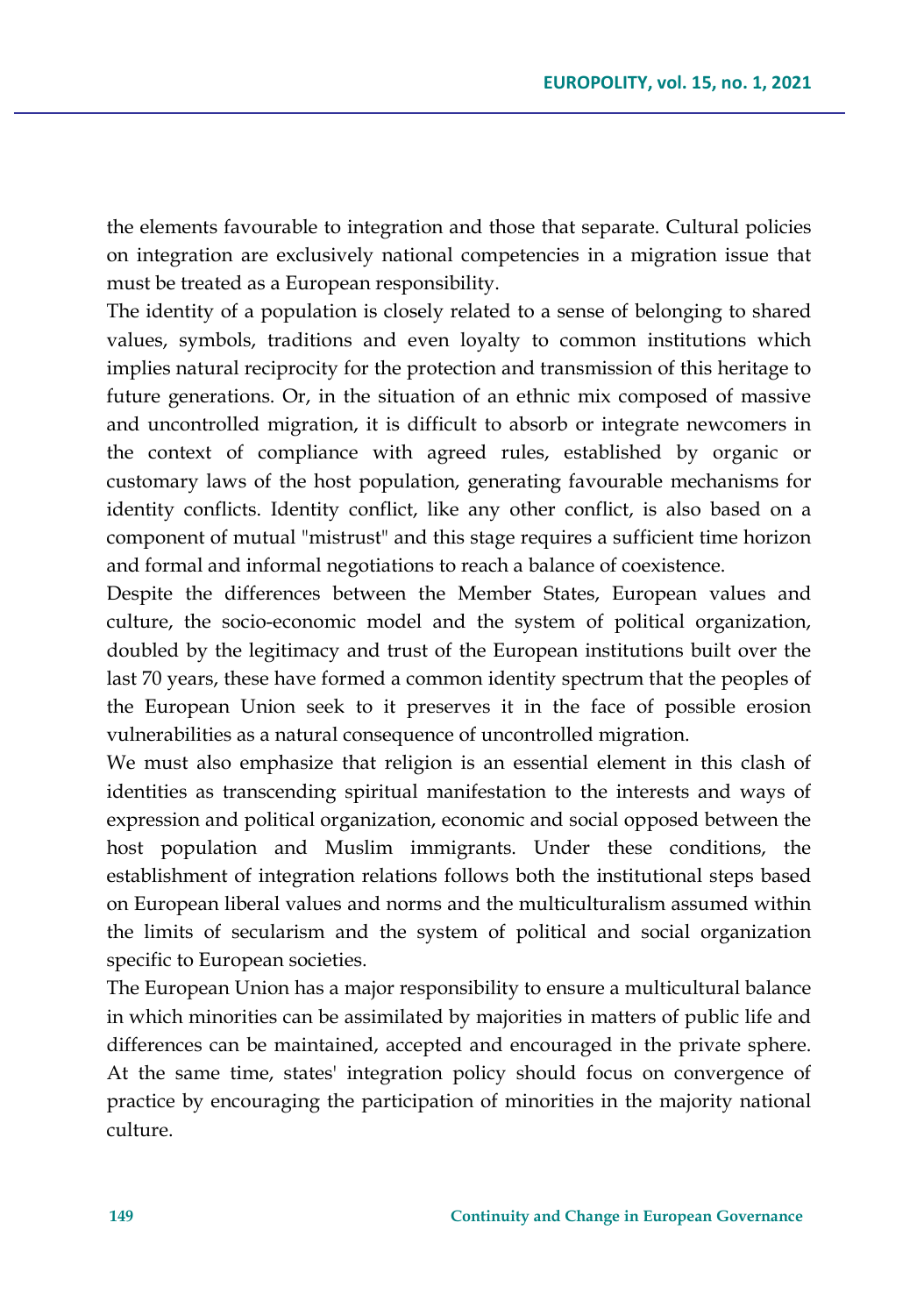In order to talk about integration, the limits and methods of migration control need to be set and the latest migration crisis, the effects of which are still ongoing, has shown multiple weaknesses in decision-making in some Member States (see suspension of the Schengen Agreement, construction of fences). wire or maritime traffic disruption) but also strengthened the European institutions' response mechanisms to the crisis by promoting legislation that was lacking in this area and that would not have been adopted in the absence of a strong external stimulus. Europeanization therefore plays a key role in the process of monitoring and controlling migration through the European Union's institutional capacity to influence decisions at Member State level by demonstrating confidence in European values.

The migration crisis and the consequences for European identity can only be assumed through an effort by all the Member States capable of responding to the most complex societal vulnerabilities and exporting an integration model based on the liberal rules on which the European Union itself has been built.

### **REFERENCES**

- Bolborici, Ana-Maria. 2016. *Diplomația Uniunii Europene și criza din Orientul Mijlociu la începutul secolului al-XXI-lea*: Iași: Institutul European. (Bolborici, Ana-Maria. 2016. *European Union diplomacy and the crisis in the Middle East at the beginning of the 21st century*. Iași: Institutul European).
- Chifu, Iulian. 2013. *Gândire strategică.* București: ISPRI. (Chifu, Iulian. 2013. *Strategic thinking*. București: ISPRI).
- Ghica, Luciana Alexandra, Zulean, Marian. 2007. *Politica de securitate națională*. Iași: Polirom. (Ghica, Luciana Alexandra, Zulean, Marian. 2007. *National security policy*. Iași: Polirom).
- Lutzeler, Paul Michael. 2004. *Europa după Maastricht. Perspective americane și europene*. Iași: Institutul European. (Lutzeler, Paul Michael. 2004. *Europe after Maastricht. American and European perspectives*. Iași: Institutul European).
- Murray, Douglas. 2019. *Strania sinucidere a Europei: imigrație, identitate, islam*. București: Corint. (Murray, Douglas. 2019. *The Strange Death of Europe: Immigration, Identity, Islam*. București: Corint).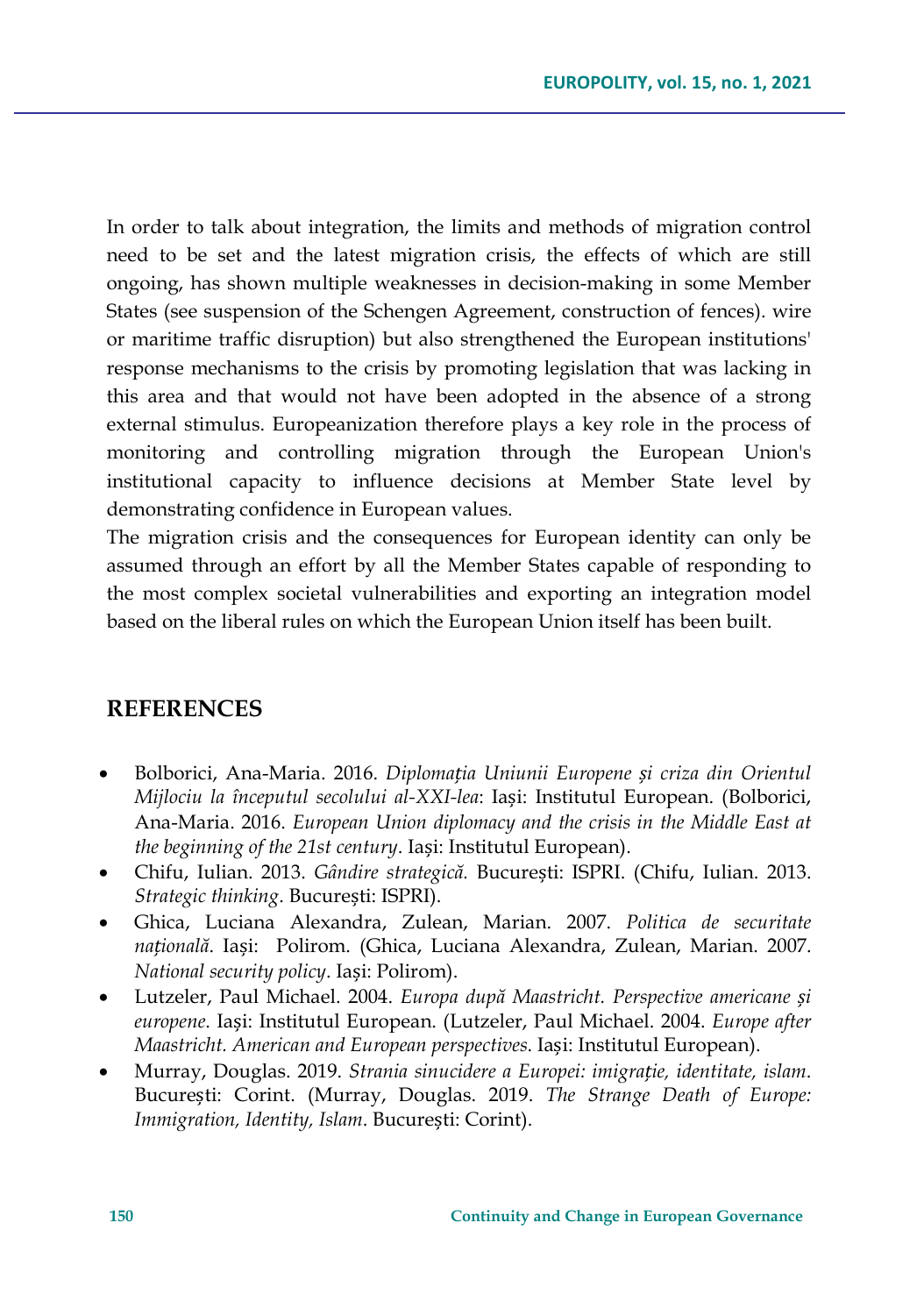- Preda, Cristian. 2010. *Introducere în Știința Politică*. Iași: Polirom. (Preda, Cristian. 2010. *Introduction to the Political Science*. Iași: Polirom).
- Bădescu, Ilie, Mihăilescu, Ioan. 2003. *Geopolitică, Integrare, Globalizare.* București: Mica Valahie. (Bădescu, Ilie, Mihăilescu, Ioan. 2003. *Geopolitics, Integration, Globalization.* București: Mica Valahie).
- Bărbulescu, Iordan Gheorghe. 2015. *Noua Europă: Identitate și model european*. București: Polirom. (Bărbulescu, Iordan Gheorghe. 2015. *New Europe: European identity and model.* București: Polirom).
- Bertram, Christopher. 2018. *Do states have the right to exclude immigrants?*. Cambridge: Polity Press.
- Buzan, Barry. 2012. *Popoarele, statele și teama*. Chișinău: Cartier. (Buzan, Barry. 2012. *People, states & fear*. Chișinău: Cartier).
- Buzan, Barry, Waever, Ole, De Wilde, Jaap. 2011. *Securitatea. Un nou cadru de analiză*. Cluj-Napoca: CA Publishing. (Buzan, Barry, Waever, Ole, De Wilde, Jaap. 2011. *Security A new Framework for Analysis*. Cluj-Napoca: CA Publishing).
- Dumitrașcu, Veronica. 2013. *Frontiere și civilizații. Frontiera estică a Uniunii Europene: aspecte geopolitice și identitare.* București: Rao. (Dumitrașcu, Veronica. 2013. *Borders and civilizations. The eastern border of the European Union: geopolitical and identity issues.* București: Rao).
- Goldstein, Joshua S., Pevehouse, Jon C. 2008. *Relații Internaționale*. Iași: Polirom. (Goldstein, Joshua S., Pevehouse, Jon C. 2008. *International Relations*. Iași: Polirom).
- Guguluș, Corina Nicoleta. 2006. *Integrare, națiune, identitate.* Iași: Lumen. (Guguluș, Corina Nicoleta. 2006. *Integration, nation, identity.* Iași: Lumen).
- Huntington, Samuel P. 2018. *Ciocnirea civilizațiilor și refacerea ordinii mondiale.* București: Grup Media Litera. (Huntington, Samuel P. 2018. *The Clash of Civilizations and the Remaking of World Order.* București: Grup Media Litera).
- Manolache, Constantin. 2018. *Europa: Stat Federal Multinațional. Zece teme de construcție identitară continentală*. Iași: Institutul European. (Manolache, Constantin. 2018. *Europe: Multinational Federal State. Ten themes of continental identity construction*. Iași: Institutul European).
- Morin, Edgar, *Gândind Europa*. 2007. Iași: Institutul European. (Morin, Edgar. 2007. *Thinking Europe*. Iași: Institutul European).
- Tănăsescu, Gabriela. 2018. *Europa și problemele construcției identitare*. București: Institutul de Științe Politice și Relații Internaționale "Ion I. C.